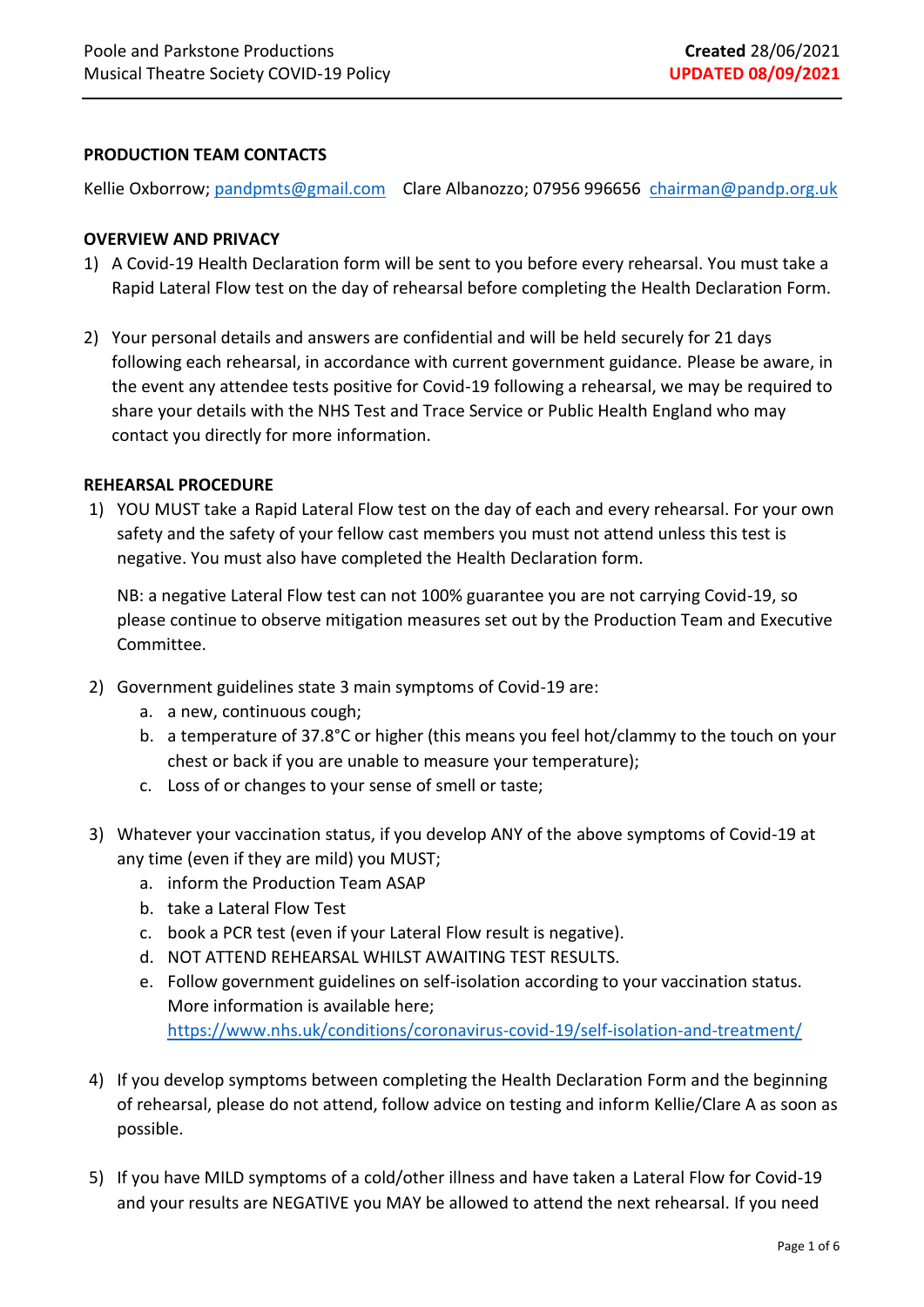more guidance as to the current advice, please visit; [www.nhs.uk/conditions/coronavirus](http://www.nhs.uk/conditions/coronavirus-covid-19/)[covid-19/](http://www.nhs.uk/conditions/coronavirus-covid-19/) You must;

- a) Inform Kellie and Clare A. We will ask to see proof of your negative test results and advise if you can attend the next planned rehearsal.
- b) You must not attend rehearsal whilst awaiting any test result and only attend if the Production Team have approved this and you feel well enough to attend rehearsal.
- c) You will need to wear a mask at all times in the rehearsal and maintain additional distance from other cast members
- d) You may be asked to sit out, or asked to leave, if the Production team feel you are not well enough to be at rehearsal or are a risk to others.
- 6) Bring a suitable mask. This must be worn when entering and exiting The Spire, and when moving around any communal areas in the building (e.g., between rehearsal rooms or toilets) in accordance with The Spire's risk assessment and policy.
- 7) We advise you to wear a mask in the rehearsal room at any time you are not actively rehearsing. You may wear a mask for the entire rehearsal if you wish, especially if you are at higher risk of complications from contracting Covid-19. If this is the case, please talk to Kellie or Clare A on the Production Team with any concerns, or if you wish to discuss this further.
- 8) Although Social Distancing is no longer mandatory, we ask you to remember "Hands, Face, Space" and advise you to reduce unnecessary social contact in rehearsals (i.e. no hugging).
- 9) There will be no refreshments; please bring your own as needed and take any rubbish with you.
- 10) Toilets are open for use. Please refer to signage within The Spire re: queuing, one-way systems and room capacity.
- 11) Practice good hand hygiene. Use hand sanitiser provided on entrance to the building and when touching any shared surfaces such as handrails, doors, toilets and the lift.
- 12) Bring copies of all music and your own pencil and do not share items. If you need hard copies of music, let the Production Team know before rehearsal and we will provide a copy.
- 13) We will video all rehearsals and these will be made available online to all. If you miss a rehearsal for any reason, please use these resources to catch up.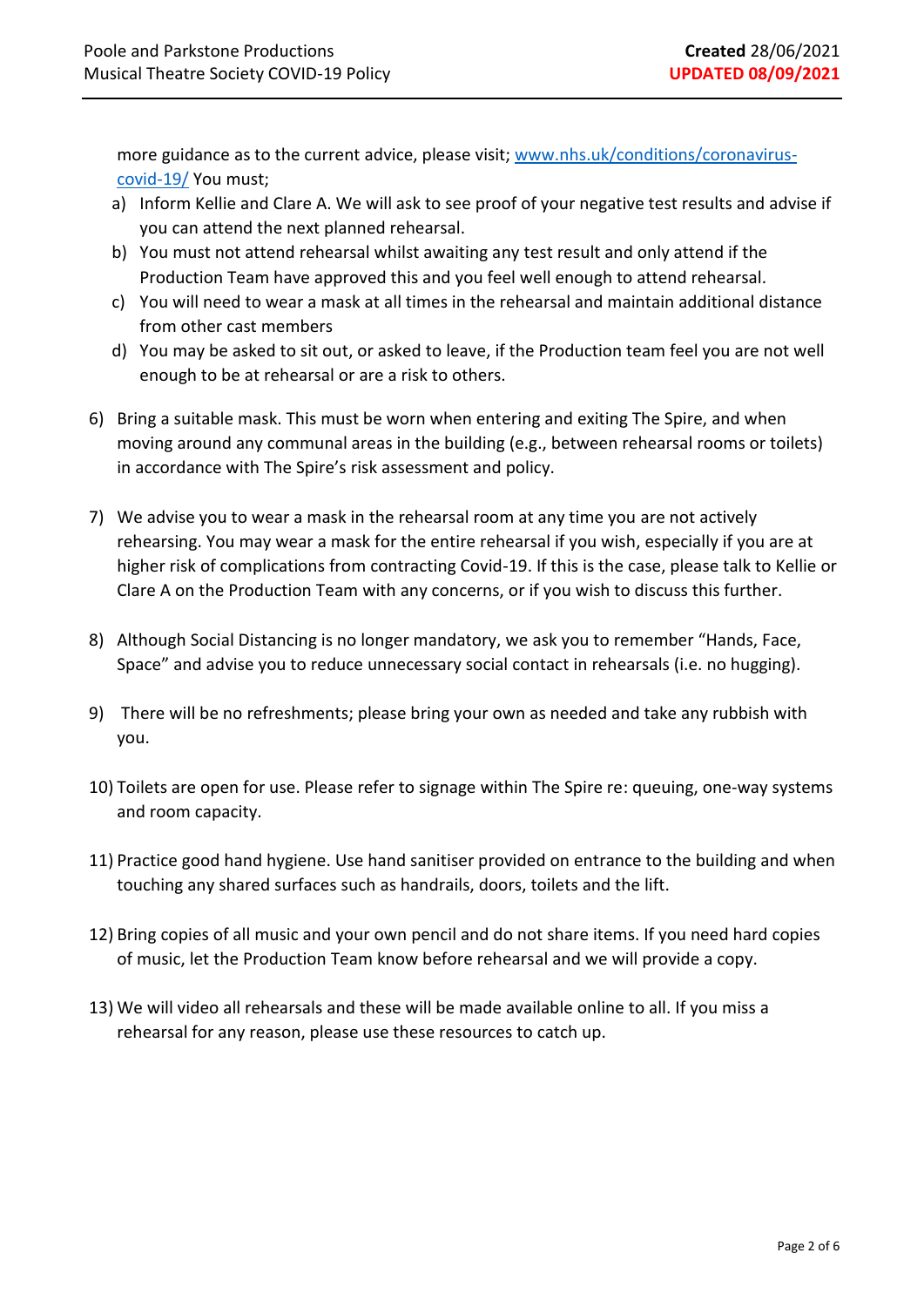### **MANAGING POTENTIAL CASES**

- 1) YOU MUST NOT ATTEND REHEARSAL if you have a positive Lateral Flow Test, or symptoms of Covid-19 as listed above. The Production Team reserves the right to refuse entry to rehearsals to anyone is either exhibiting symptoms, or is not adhering to safety procedures.
- 2) If you start to feel unwell with any potential Covid-19 symptoms at rehearsal, please immediately put on a mask, inform the Production Team and leave rehearsal immediately.
- 3) Inform the Production Team as soon as possible if you develop symptoms of Covid-19 following a rehearsal. Follow government guidelines on self-isolation. Take a Lateral Flow Test, and arrange a PCR Test. Contact the Production Team with the results of your tests as soon as possible to allow us to quickly identify anyone who may be a 'Close Contact'.
- 4) Following any cases, we may ask for proof of Vaccination Status and negative test results before you can attend rehearsal again.

## **POSITIVE COVID-19 CASE PROCEDURE**

- 1) If there is a confirmed positive case of Covid-19 following a rehearsal; **we will contact all attendees of the rehearsal**, to advise all attendees to take a Lateral Flow Test. Please report any positive Lateral Flow Test results to the Production Team and arrange a PCR test which should be taken within 2 days of your positive Lateral Flow Test. DO NOT ATTEND A REHEARSAL until you have taken a Lateral Flow test and had a NEGATIVE result.
- 2) If more than one case is reported following a rehearsal, we will also report to NHS Test and Trace or Public Health England (PHE) as required.
- 3) The individual with Covid-19 may choose to contact other attendees themselves to inform them of their test results, however the identity of the individual WILL NOT be shared by the Production Team or Executive Committee to other attendees under any circumstances and we will not share the contact details of any attendee with anyone outside of the Production Team, Executive Committee or if necessary, NHS Test and Trace or PHE.
- 4) If you test POSITIVE, we will look at rehearsal footage and ask you who you think you have been in close contact with recently to help us to identify your *Close Contacts* so we can advise they may have been exposed to Covid-19.
- 5) Anyone identified as a *Close Contact* will be notified by a member of the Production Team as a matter of urgency. You will need to follow Government Guidelines based on your vaccination status. *If a Close Contact* is **fully vaccinated** and has a NEGATIVE Lateral Flow Test, NEGATIVE PCR Test AND has no symptoms of Covid-19, they may attend the next rehearsal as normal.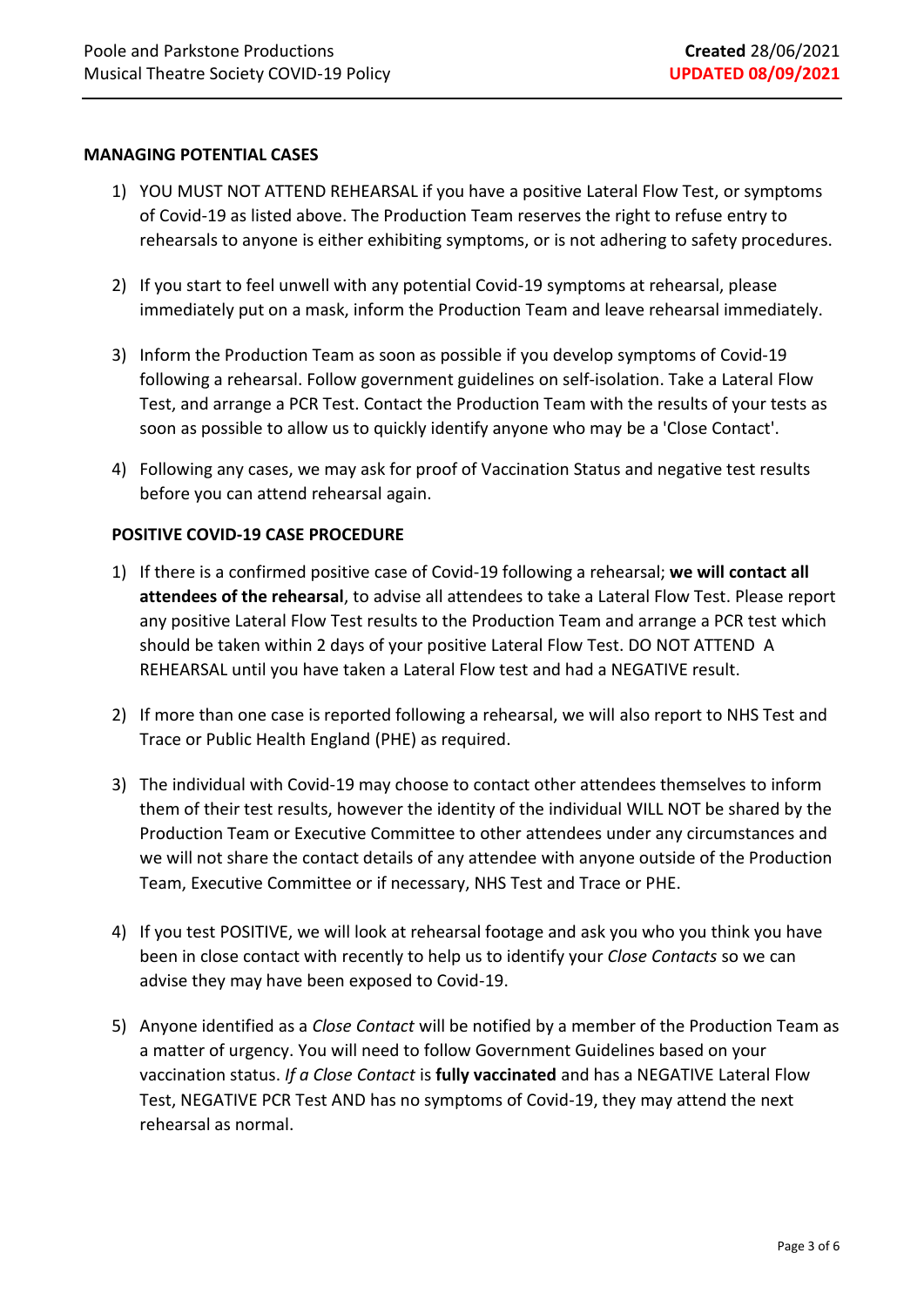### **IF YOU DEVELOP SYMPTOMS FOLLOWING A CASE REPORTED AFTER A REHEARSAL**

If you attended a rehearsal where an individual has since reported a POSITIVE Covid-19 test (even if you were not identified as a *Close Contact*) and you develop any symptoms;

- 1) Self-Isolate
- 2) Take a Lateral Flow Test
- 3) Have a PCR TEST as soon as possible
- 4) Inform the Production Team immediately that *you* have also developed symptoms, and again when you receive your PCR test result.

Do not attend a rehearsal unless you have had negative results from both a Lateral Flow test and a PCR Test results, and have been in contact with Kellie or Clare A.

### **DECLARATIONS, TERMS AND CONDITIONS**

Whilst we know these measures do change the rehearsal experience, we hope you understand they are in place to keep everyone involved as safe as possible, whilst allowing rehearsals to continue.

The Production Team and P&P Executive Committee reserve the right to refuse entry to rehearsals to anyone who has not taken tests, is exhibiting symptoms, or is not adhering to safety procedures.

The Production Team, and Executive Committee of Poole and Parkstone Productions will do all we can to minimise the risk of contracting Covid-19 at a rehearsal, but we cannot eliminate all risk entirely. By attending rehearsal, you are acknowledging that you are responsible for your own behaviour, and that your attendance and participation is at your own risk.

If anyone is found to be knowingly dishonest in their responses or is not following guidance, the Production Team reserves the right to remove you from the rehearsal. For serious breaches of policy, the Executive Committee may remove you from the production and/or the Society.

## **IF YOU HAVE ANY SYMPTOMS, A POSITIVE TEST RESULT OR ARE IN ANY DOUBT AS TO WHETHER YOU SHOULD ATTEND OR NOT, YOU MUST CONTACT KELLIE OR CLARE A.**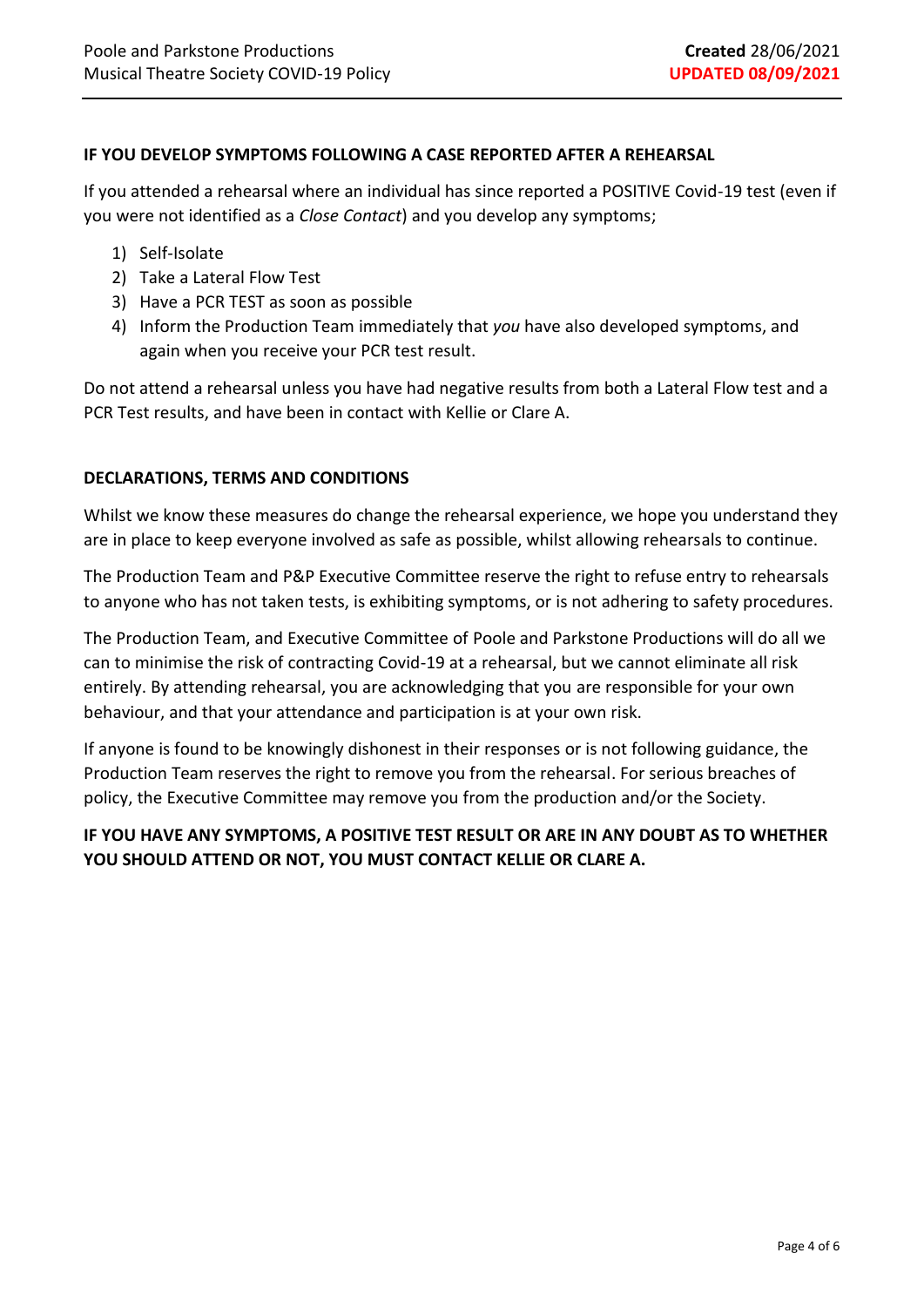# **KEY TERMS & USEFUL LINKS**

**TESTING;** Lateral Flow test kits and PCR Tests (for anyone with symptoms or identified as a Close Contact) are FREE. Ensure you are on the official Government or NHS website before ordering.

- **LATERAL FLOW TEST** also referred to as a LF Test. This is a rapid, at home test for Covid-19 with results available within half an hour. You must take these tests on the day of every rehearsal. If you have a negative test and no symptoms, you may attend. If your results are positive you may NOT attend, and you should arrange for a PCR test within 2 days, even if you have no symptoms. Regardless of Vaccination Status, if you DO NOT have a PCR test within 2 days of a positive rapid lateral flow test, you will need to self-isolate for 10 full days even if you then get a negative PCR result. Order from [https://www.gov.uk/order-coronavirus-rapid-lateral-flow-tests.](https://www.gov.uk/order-coronavirus-rapid-lateral-flow-tests) If you cannot use the online ordering service, call 119. Lines are open every day, 7am to 11pm.You might also be able to collect tests from some pharmacies, community centres or libraries. If you're collecting tests, you can collect 2 packs at a time (14 tests in total).
- **PCR TEST** Polymerase Chain Reaction Test. This is a test for Covid-19 which is analysed in a lab. The results should be sent to you within 72 hours. These must be taken if you are symptomatic, have a positive Lateral Flow Test or if you have been identified as a 'Close Contact' of someone who has had a positive test for Covid-19. Regardless of Vaccination Status, if you DO NOT have a PCR test within 2 days of a positive rapid lateral flow test, you will need to self-isolate for 10 full days even if you then get a negative PCR result. Tests are free. If you need to book a PCR test visit [https://www.gov.uk/get-coronavirus-test.](https://www.gov.uk/get-coronavirus-test) If you have problems or cannot use the online service, call 119. Lines are open every day, 7am to 11pm. We recommend visiting an approved test site for a PCR test rather than opting for a postal test if this is possible, as results tend to be returned more quickly.

## **SELF ISOLATION AND MANAGING THE SYMPTOMS OF COVID-19**

Advice is to self-isolate and book a PCR test as soon as possible if you have any symptoms of COVID-19 (even if they are mild). You should also self-isolate straight away if you've tested positive for COVID-19 or you've been told to self-isolate following contact with someone who tested positive. <https://www.nhs.uk/conditions/coronavirus-covid-19/self-isolation-and-treatment/> Most people with COVID-19 feel better within a few weeks and you may be able to look after yourself at home while you recover. If you are concerned about your symptoms or find them unmanageable with the advice above go to [111.nhs.uk,](https://111.nhs.uk/covid-19/) call 111 or call GP surgery for more advice.

## **CLOSE CONTACT**

A Close Contact is a person who has been close to someone who has tested positive for COVID-19. The virus can be passed to others 2 days before symptoms develop and for up to 10 days after.

Close contacts are;

1) anyone who lives in the same household as another person who has COVID-19 symptoms or has tested positive for COVID-19 (Lateral Flow or PCR Test)